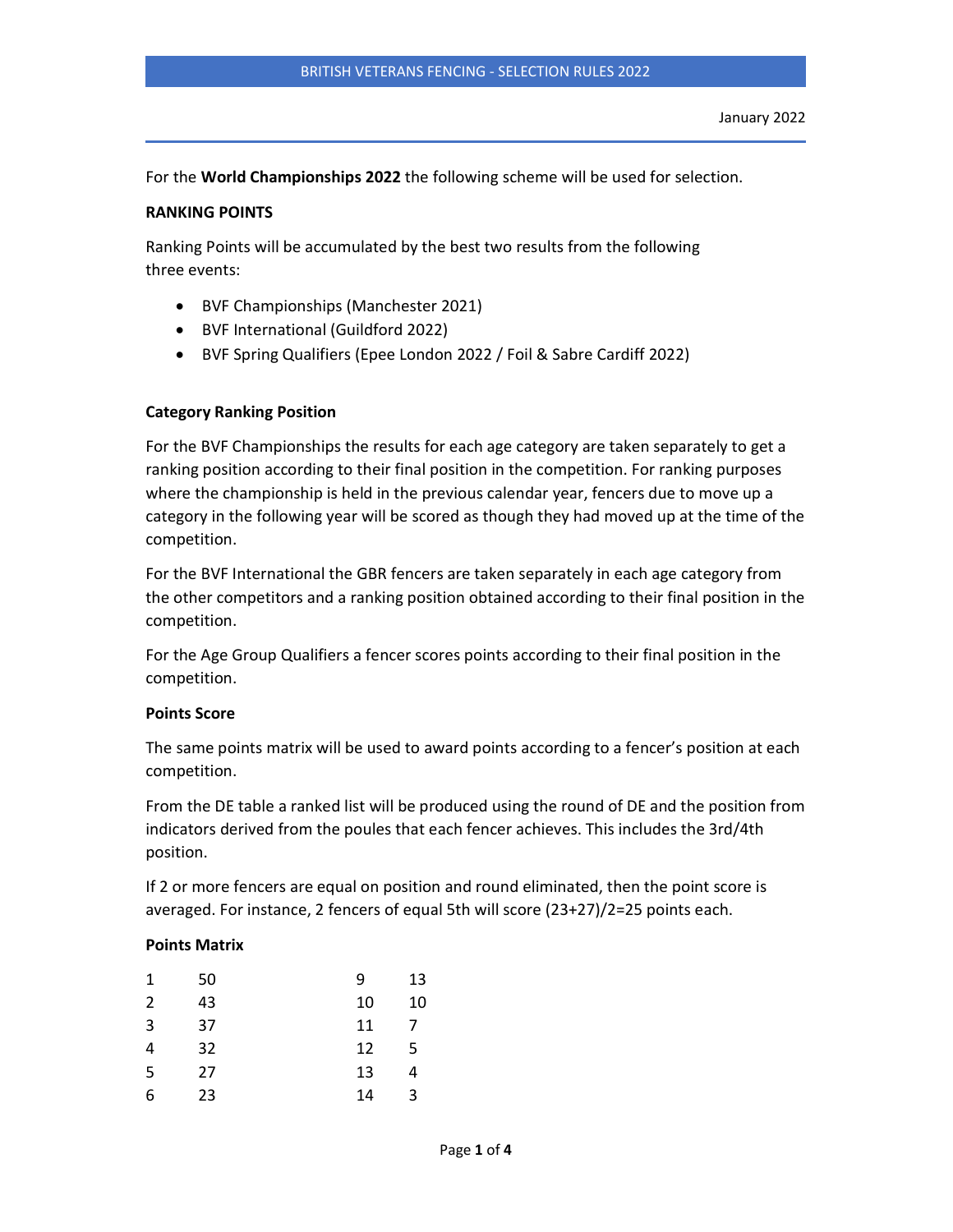### BRITISH VETERANS FENCING - SELECTION RULES 2022

| 7 | 19 | 15 2 |  |
|---|----|------|--|
| 8 | 16 | 16 1 |  |

Fencers' points will be displayed on Ranking Lists which will be published on the website after the first event and updated after each subsequent qualifying event.

# FIE VETERAN WORLD CHAMPIONSHIP SELECTION

### Individual Selection

The first 2 eligible and available fencers in the Ranking List will be selected for the World Championships with the remaining two chosen by the Selectors at their absolute discretion taking into account any circumstances due to Covid.

In the case of equality of points in the Ranking List, the Selectors will choose the fencer they consider to be the strongest at their discretion.

# Team Event Selection

For each weapon a team will be selected from those fencers who have been selected for the individual events in that weapon.

The team at each weapon consists of up to two fencers from each of the age categories:

- $A (50-59)$
- $\bullet$  B (60-69)
- $C (70+)$

For the team event, the Selectors will, at their absolute discretion, select the 2 fencers for the team from the fencers taking part in championships. They will select the fencers who in their opinion will produce the strongest team.

Usually the team selected will be announced at the same time or very shortly after the Individual selections are announced. However there may be circumstances where it is deemed appropriate to defer all or part of the selection until after the Individual competition has taken place. The Selectors reserve the right to consider this if necessary and feasible.

# For each team event

The Selectors will appoint a Team Captain, who may or may not be one of the fencers in the team. The Team Manager may also act as team captain.

The Team Captain will choose which of the selected fencers fence in each match.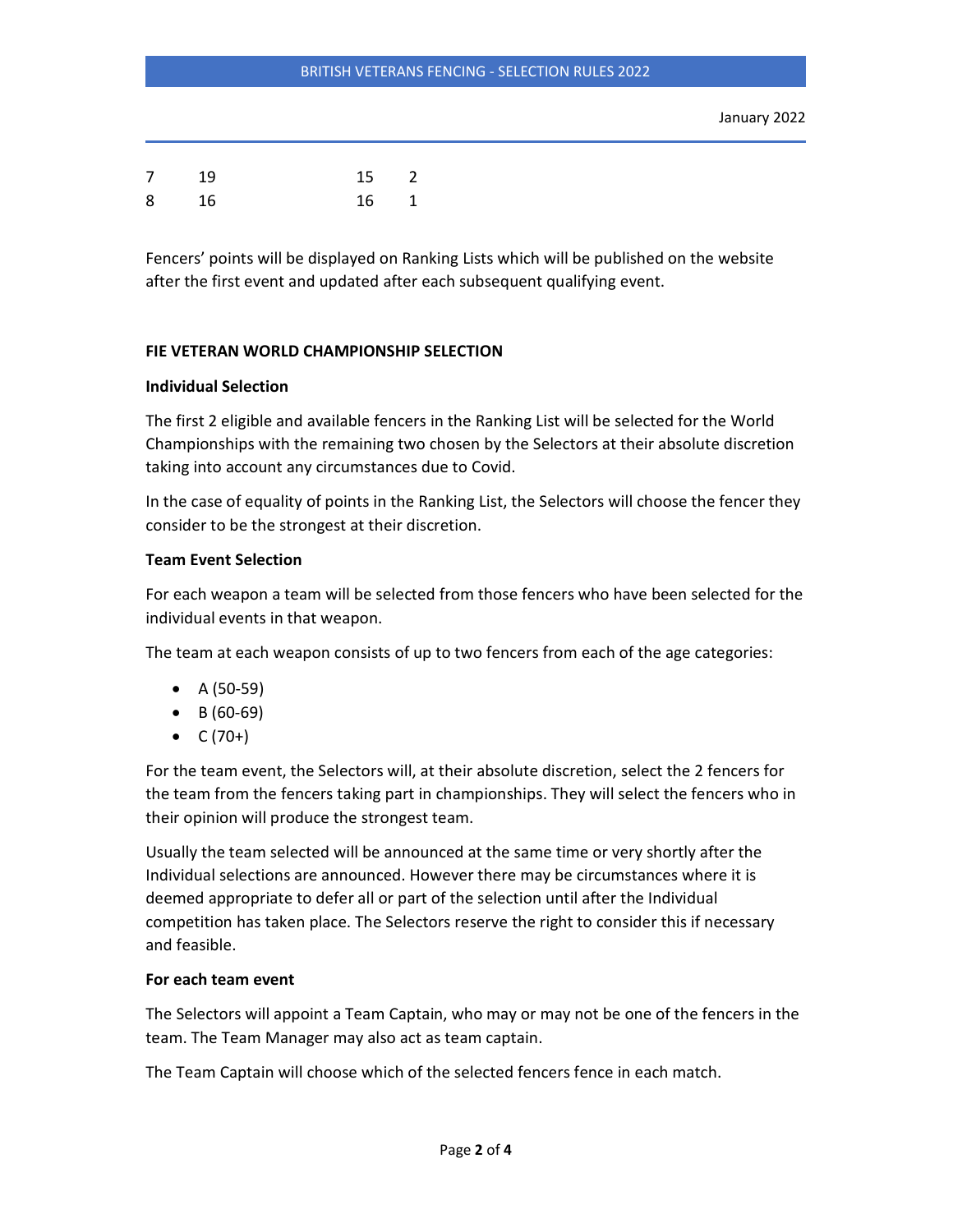Any decision made at the Worlds to change the fencers entered for the team due to circumstances such as injury, withdrawal etc will be made by the Team Captain in conjunction with the Team Manager

# EVF VETERAN EUROPEAN TEAM CHAMPIONSHIP SELECTION

### Veteran Team Selection

For each weapon five fencers will be selected using the following criteria:

One place allocated to the highest placed eligible and available Category 2 (50-59) fencers from the Ranking List.

In the event of parity of scores, the fencer will be chosen at the discretion of the Selectors.

The four remaining places will be awarded at the Selectors' discretion who will take into account the positions on the Ranking Lists and any circumstances due to Covid and chosen from the Veteran Category as a whole i.e. 40-59.

As this is a team event, overriding all qualification results will be the Selectors' judgement of team suitability.

# Grand Veteran Team Selection

For each weapon five fencers will be selected using the following criteria:

One place allocated to the highest placed eligible and available Category 4 (70+) fencers from the Ranking List.

In the event of parity of scores, the fencer will be chosen at the discretion of the Selectors.

The four remaining places will be awarded at the Selectors' discretion who will take into account the positions on the Ranking Lists and any circumstances due to Covid and chosen from the Grand Veteran Category as a whole i.e. 60+.

As this is a team event, overriding all qualification results will be the Selectors' judgement of team suitability.

#### Team Captain

The Selectors will appoint a Team Captain who may or may not be one of the fencers in the team.

The Team Captain will choose which of the selected fencers fence in each match.